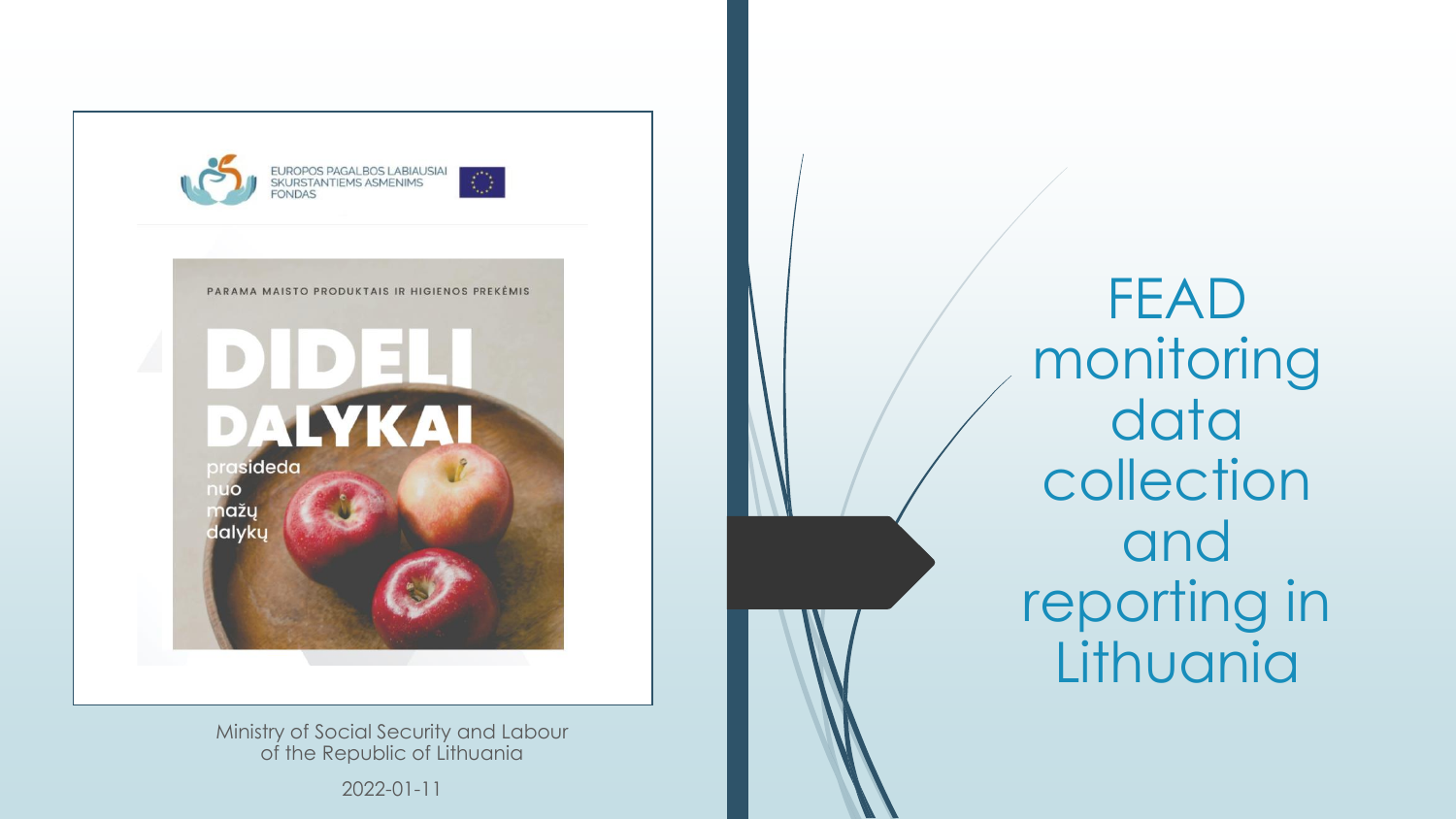# Good practices of data collection and reporting on FEADfunded activities in your country



#### (3) Structural target group survey

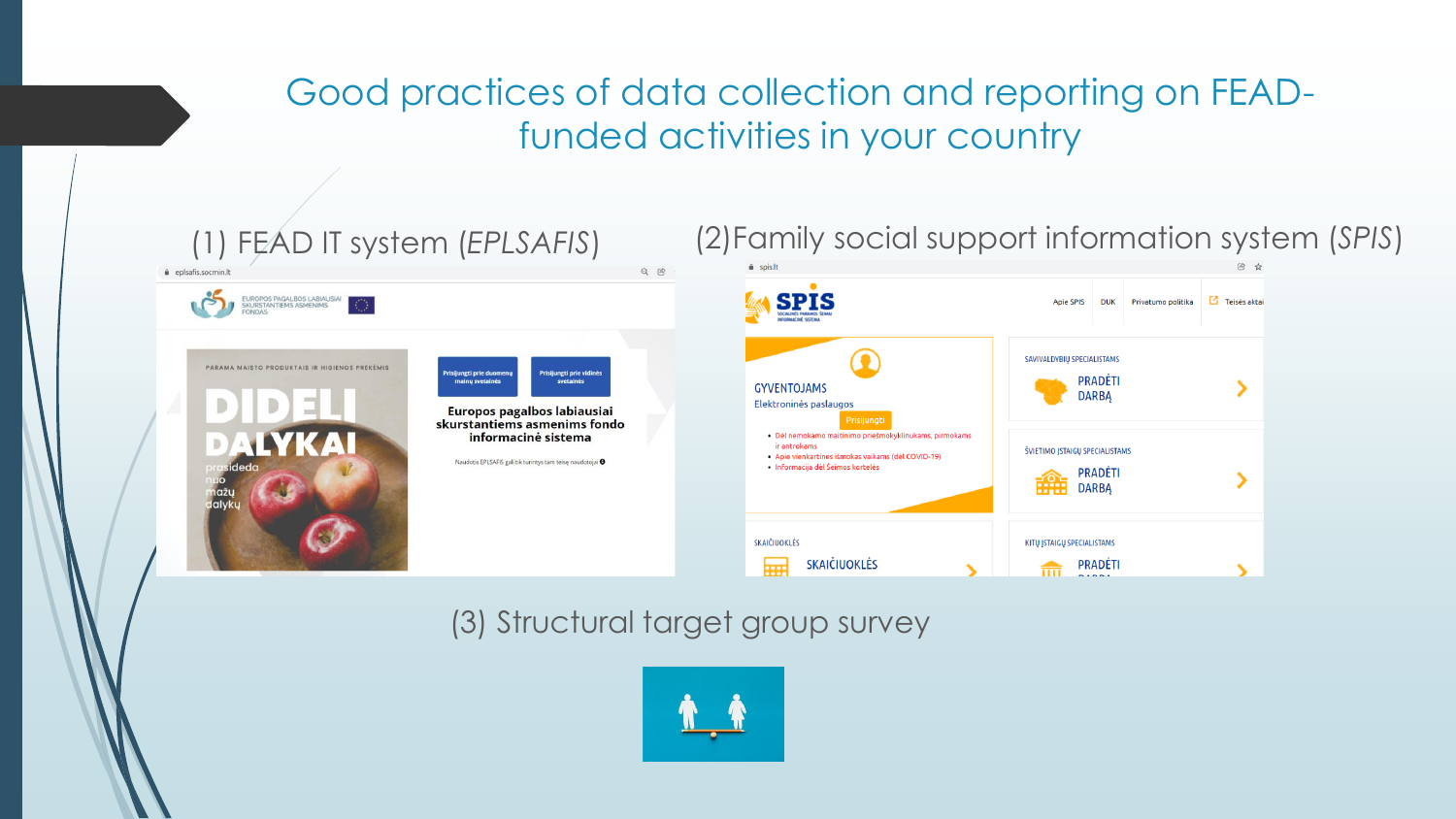# *EPLSAFIS* data (Commission delegated regulation (EU) No 532/2014)

- **Programme:**
- Programme info
- Action plan
- Indicators
- **Evaluation of applications:**
- Calls for proposals
- Applications
- **Projects:**
- **Projects** 
	- Public procurements
- Payment applications
- Checks on the spot
- **Irregularities**
- **Audit**
- **Reports** (various reports)
- **Administration** (all Admin functions)

| Programa -                              | Paraiškų vertinimas ~  | Projektai +                                                    | Pažeidimai | <b>Auditas</b> | Ataskaitos -                                                             | Administravimas ~                                                                                                                                                                                                                                         |
|-----------------------------------------|------------------------|----------------------------------------------------------------|------------|----------------|--------------------------------------------------------------------------|-----------------------------------------------------------------------------------------------------------------------------------------------------------------------------------------------------------------------------------------------------------|
| Programa<br>Veiksmų planas<br>Rodikliai | Kvietimai<br>Paraiškos | Projektai<br>Pirkimai<br>Mokėjimo prašymai<br>Patikros vietoje |            |                | Ataskaitos<br>Asmeninių rodiklių planas<br>Asmeninių rodiklių pasiekimai | Patikros lapų šablonai<br>Naudotojai<br>Naudotojų grupės<br>Sistemos moduliai<br>Nustatymai<br>Naudotojų prisijungimai<br><b>DUK</b><br>DUK komentarai<br>Subjektai<br>Pirkimo būdai<br>Dokumentų paieška pagal pilną tekstą<br>Pridedamų dokumentų tipai |

#### The personal data of the target group **is not**  entered and stored in EPLSAFIS

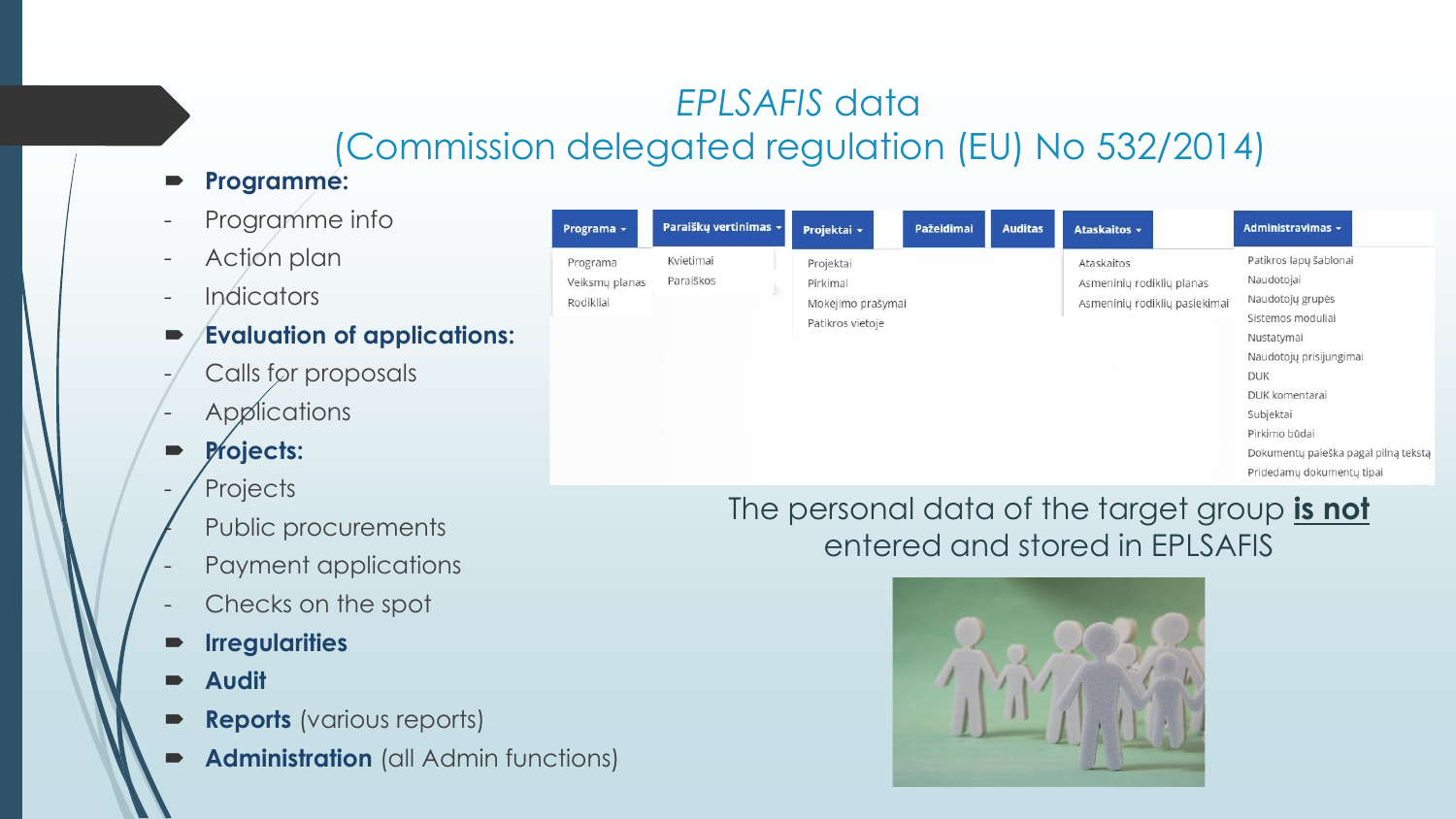#### *SPIS* data

**The personal data of the target group is entered and stored in SPIS** Why we use SPIS?

 Officially all municipal administrations are partner organizations in FEAD projects ■ Persons wishing to receive FEAD support must apply to their city or district municipality administration or local eldership (fill an application form for FEAD support) Staff of municipal administrations / elderships are responsible for evaluation of applications for FEAD support (criteria – monthly income) Staff of municipal administrations or local elderships are responsible for making lists of FEAD beneficiaries (before each FEAD support distribution)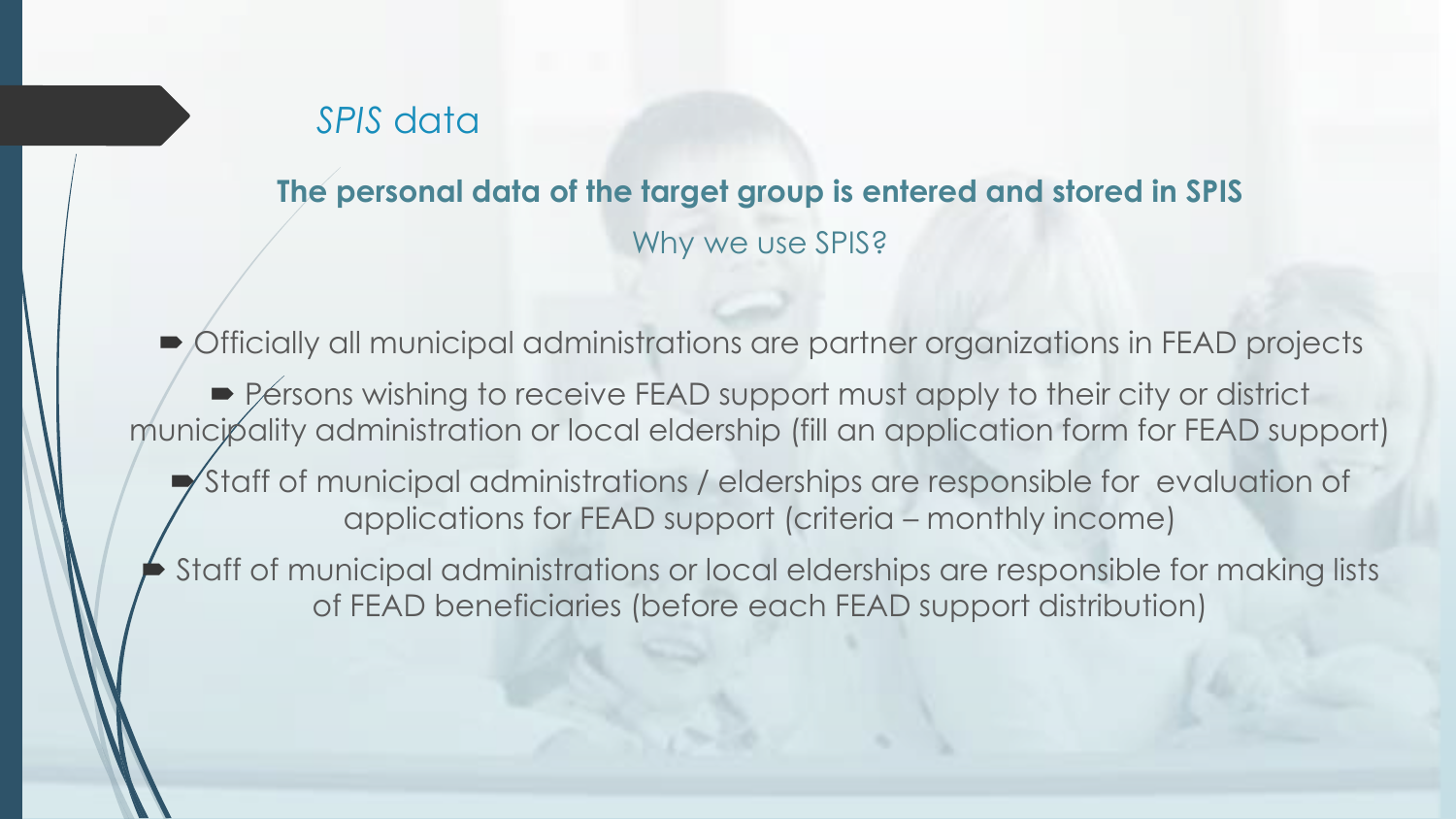## Structural target group survey

Twice during 2014-2020 programming period: ➢ In 2017 (external evaluators)

➢ In 2022 (external evaluators)

All questionnaires for PO and target group are prepared according Commission implementing regulation (EU) 2016/594

Additional questions which are important for the LT FEAD responsible authorities

+

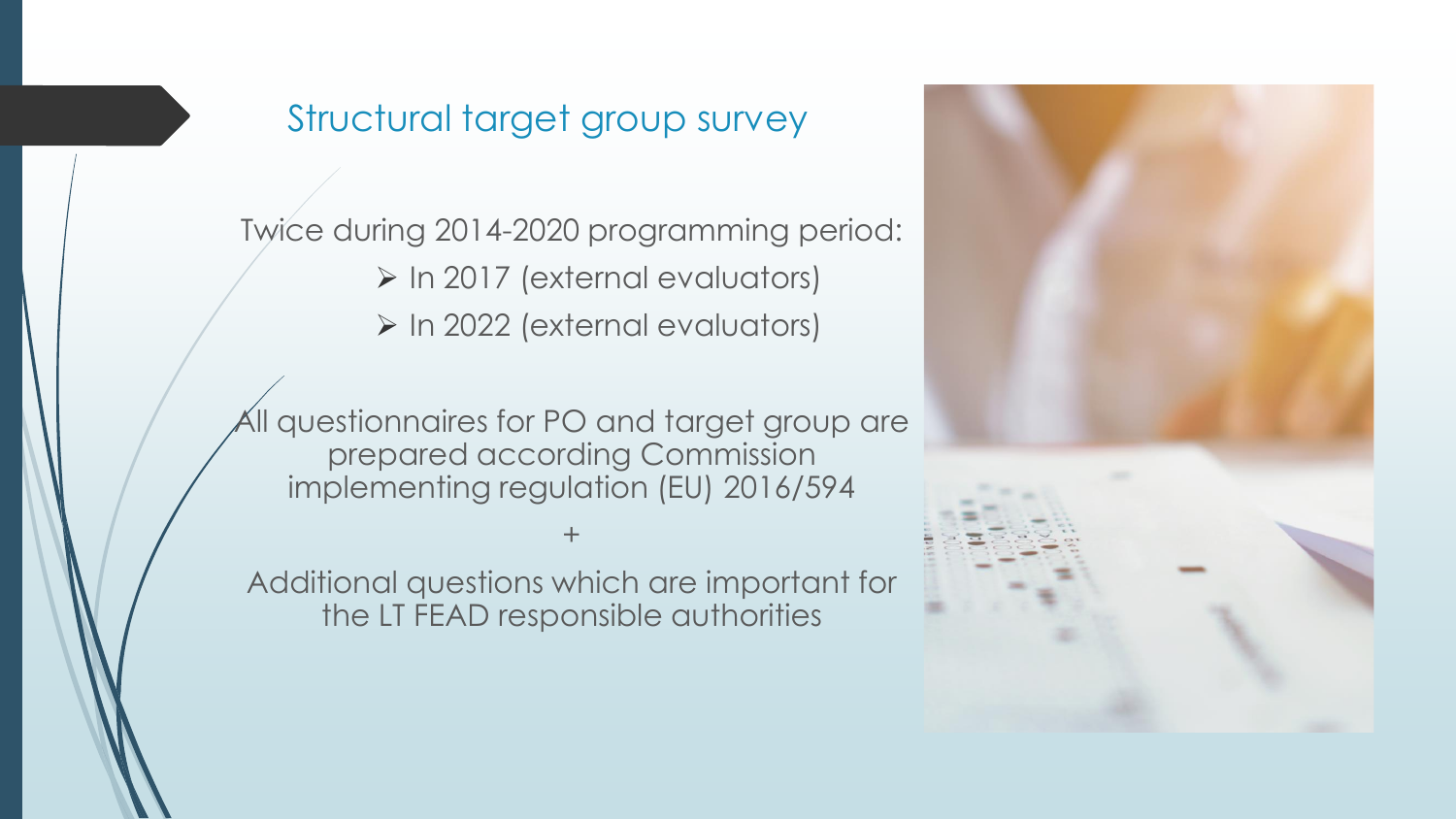# Challenges related to counting as main reporting method

No big challenges for general reporting:

- ✓ Created individual forms
- $\checkmark$  Information is checked by the responsible MA and / or IB staff
- ✓ Information is checked according supporting documents

Difficulties could be in the survey, where external evaluators should trust on target group answers

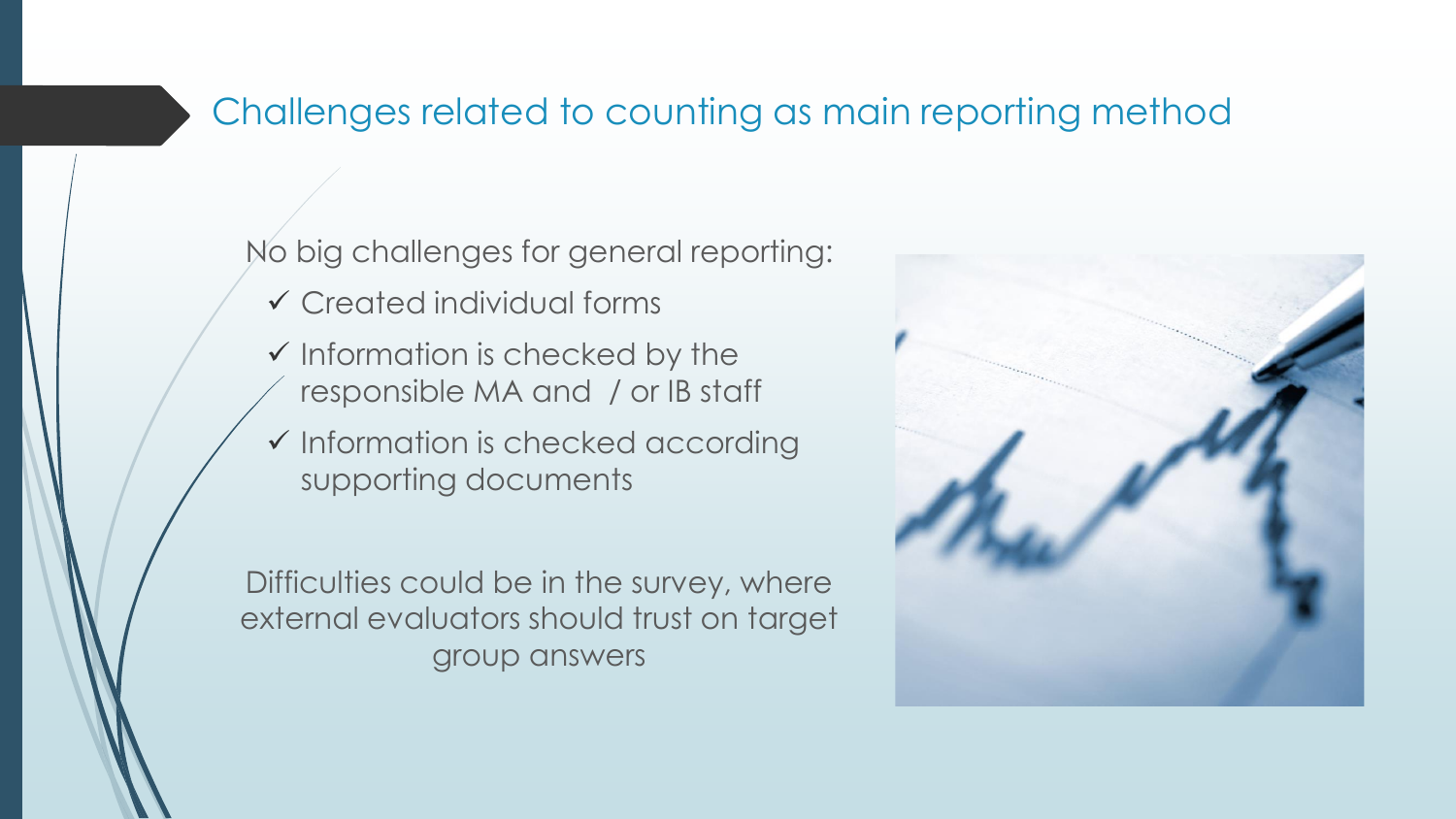## Specification of using surveys: risk of non-response and biased answers





Surveys are conducted by survey experts with many years of experience (independent public opinion and market research institution)

A large proportion of interviews are conducted by telephone (no need to hurry, a person may be more open, etc.)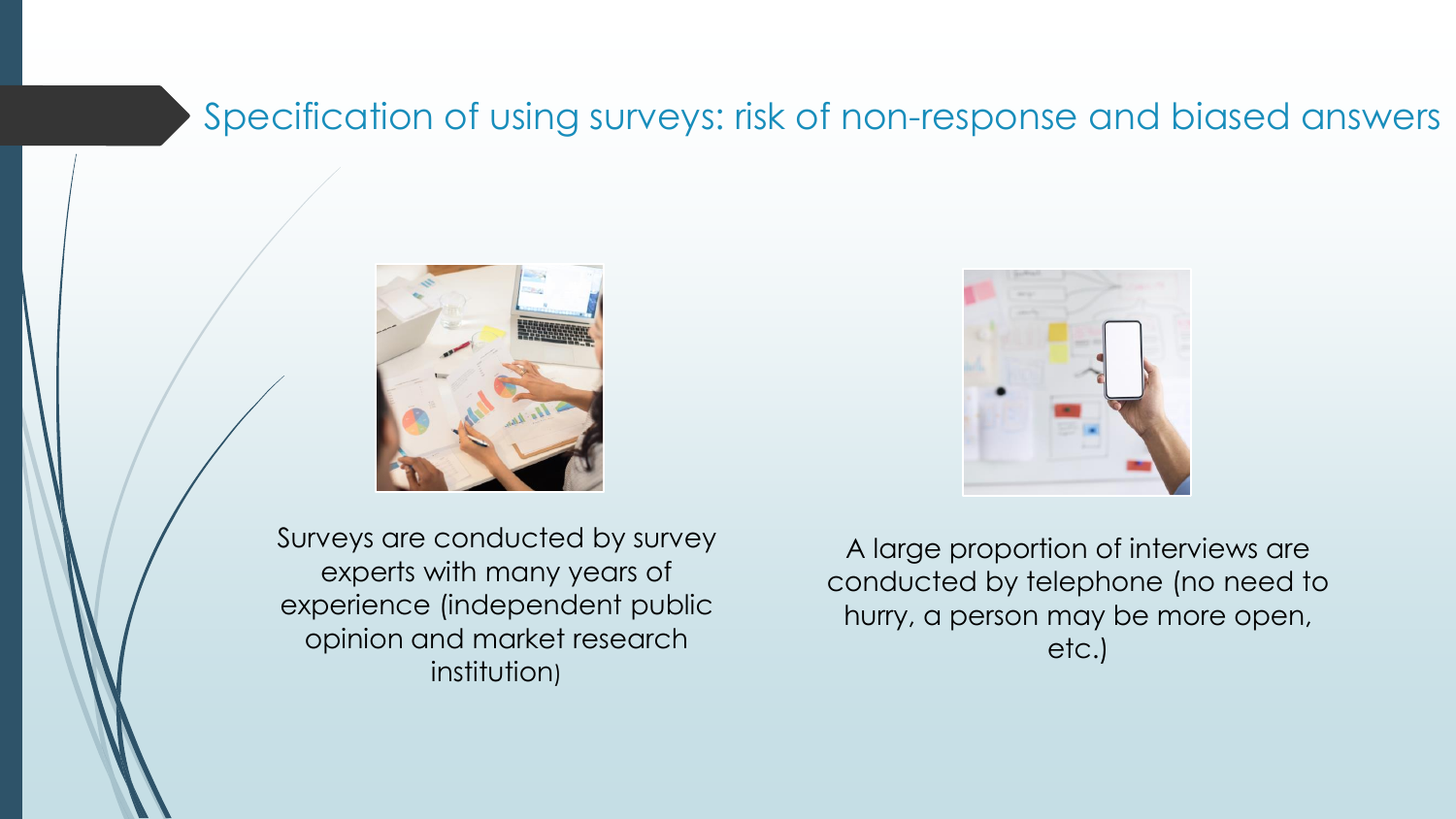#### The main expected changes of FEAD data collection

There were no significant changes to the FEAD data collection during the 2014-2020 programming period







Changes are planned for the new programming period 2021-2027, as the physical distribution of FEAD support will be replaced by the e-system (payment of funds to social cards) +

Food donations